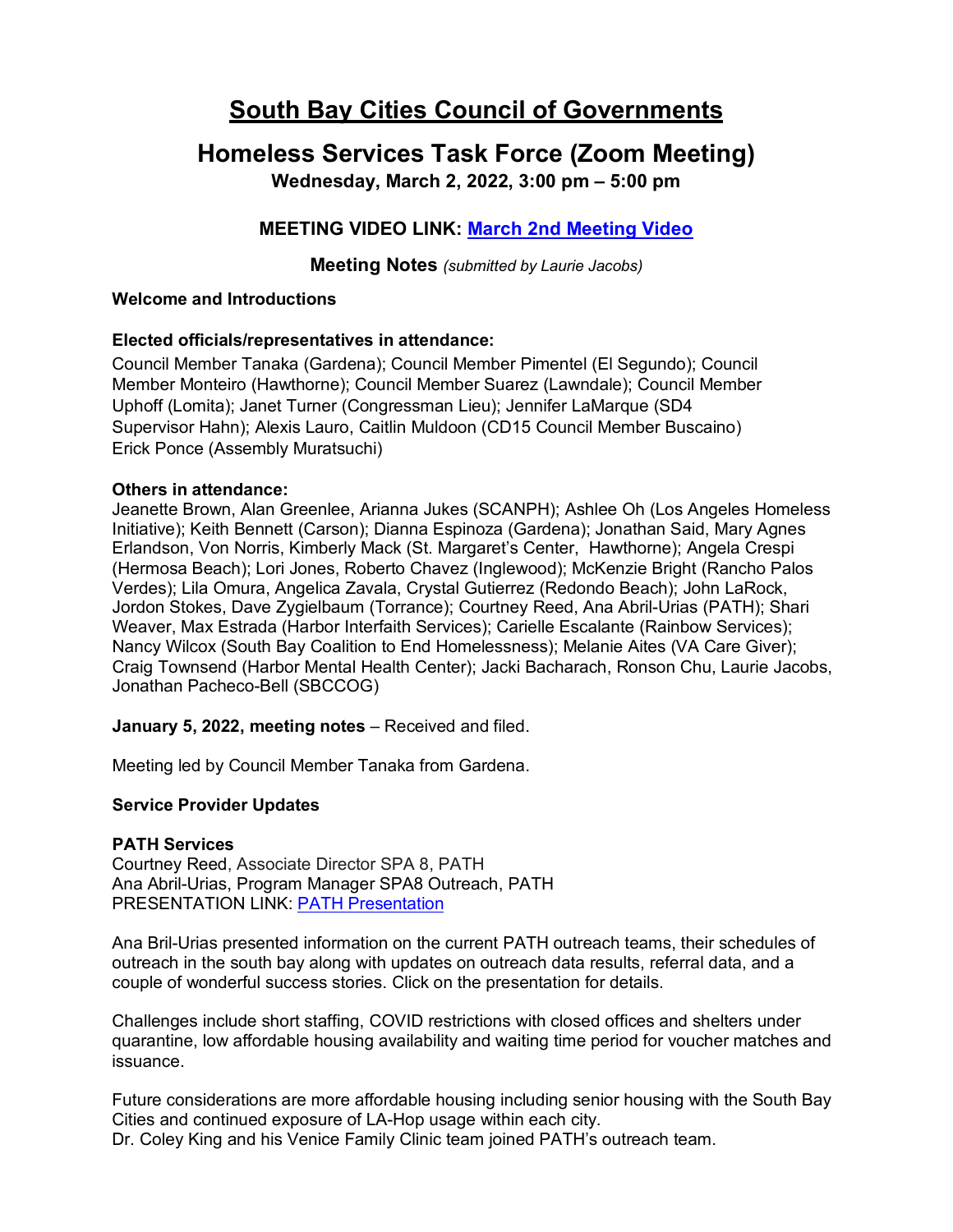Ronson added that Dr. King is a legend in our communities as a big pioneer of street medicine in Venice. We are also looking at a pilot program on psychiatric mental health teams. Courtney mentioned that the Venice Family Clinic merged with South Bay Clinic. Dr. King will be working with PATH for street medicine.

#### **Harbor Interfaith CES Update**

Shari Weaver, SPA8 Director Coordinated Entry System (Families, Adults & Youth) REPORT LINK: [Harbor Interfaith Presentation](https://southbaycities.org/wp-content/uploads/2022/01/Harbor-Interfaith-SBCCOG-Report-Out-3-3-22.pdf)

Shari gave an update on the 3 interim housing sites which are no longer under quarantine and have been successful in getting participants vaccinated. Between these sites, 66 people have been housed. See report link for all details.

- 1. CES Goal Attainment (Individuals) 7/1/2021-06/30/2022
	- a. Number of individuals assessed -- 173
	- b. Number of households housed through RRH & Recovery Rehousing– 45
	- c. Number of chronically homeless single adults placed via HN 31
	- d. Number of permanent housing placements Torrance Housing Navigation 13
	- e. Number of permanent housing placements Redondo Beach HN 6
- 2. CES Goal Attainment (TAY) 7/1/2021-06/30/2022
	- a. Number of households assessed 11
	- b. Number of households housed in RRH 9
	- c. Number of households who have retained housing through Prevention 0 have not had any referrals – 2 problem solving cases retained housing with light financial assistance.
- 3. CES Goal Attainment (Families) 7/1/2021-06/30/2022
	- a. Number of Households assessed: 148
	- b. Number of households housed in RRH: 63
	- c. Number of households who have retained housing through Prevention: 13
	- d. Family System is also working with LB Housing Authority and has been able to connect 49 families to EHV S-8 and they have another 51 vouchers for families that are homeless in Long Beach

**Southern California Association of Non-Profit Housing (SCANPH) [www.scanph.org](http://www.scanph.org/)** Jeannette Brown, Senior Director, jbrown@scanph.org Alan Greenlee, Executive Director, [agreenlee@scanph.org](mailto:agreenlee@scanph.org) PRESENTATION LINK: [SCANPH Presentation](https://southbaycities.org/wp-content/uploads/2022/01/SCANPH-COG-Presentation-Final.pdf)

SCANPH is a membership association of organizations and individuals dedicated to affordable housing and serves as the collective voice of the industry in political/policy contexts. The mission of SCANPH is to facilitate development of affordable homes across southern California by advancing effective public policies, sustainable financial resources, strong member organizations, and beneficial partnerships.

The presentation outline who they are, who they serve and what they do. This was a very indepth presentation so review the slides at the link and/or listen to the video recording for all details.

Ronson Chu had a few questions. Our communities are concerned about the RHNA numbers, so he asked if there was information or playbook on how cities can have their RHNA numbers met through affordable housing development verses market rate development.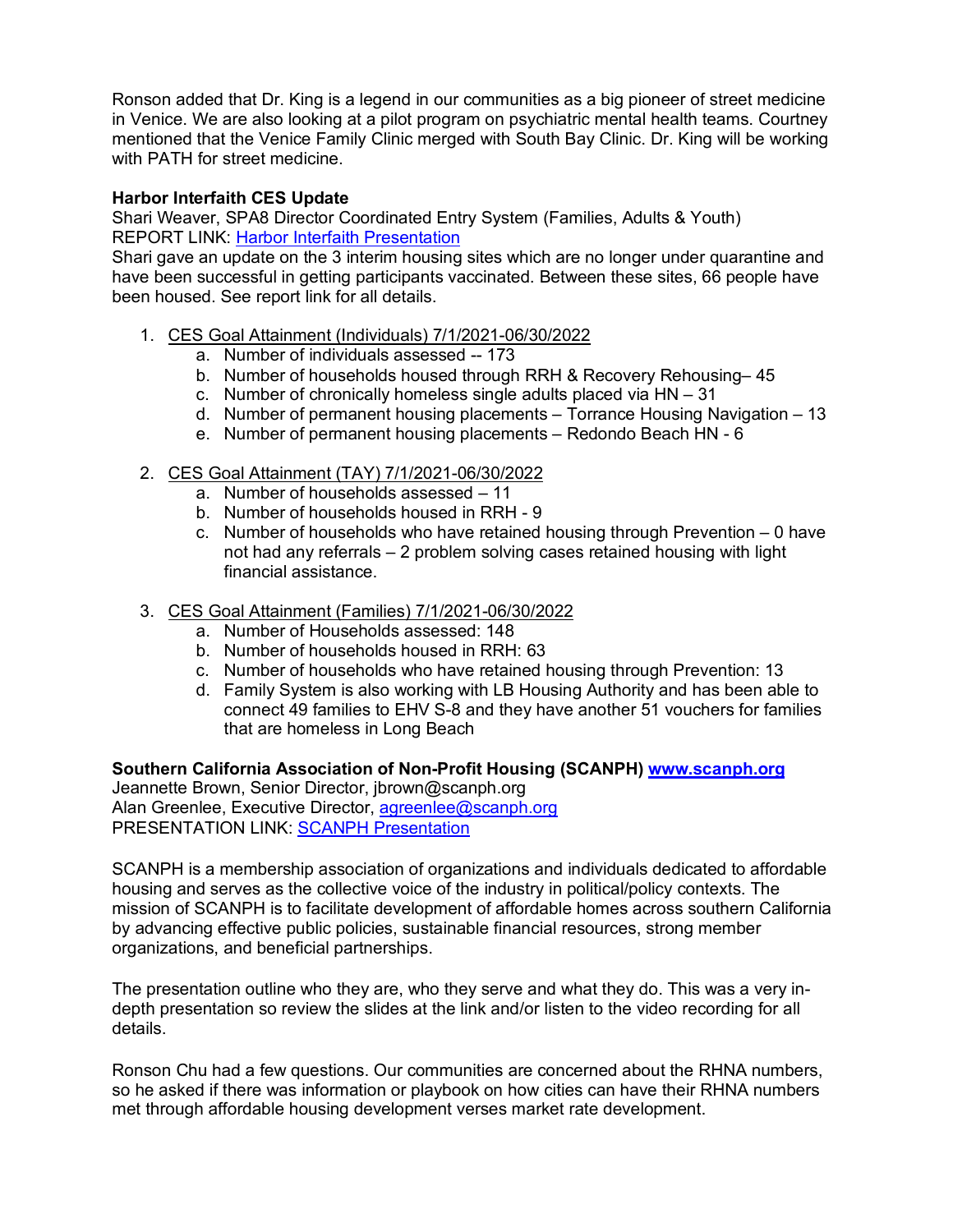Alan advised they do have the staff capacity to have a conversation about a playbook. They can work with localities to explore a range of interventions and retain the information to create a library of information.

Ronson also asked about sharing regionally about build out, but this has sort of died so asked if this is still being discussed. Alan replied that the idea of sharing regional housing needs was not well received in the legislature. He does think more rigorous and significant incentives and penalties is where we are and does not see that going away soon.

Ronson also asked about identifying developers who could work with faith-based organizations who own their own property to build supportive housing. Alan shared experience with faithbased groups understanding and being willing to go through all the processes.

#### **Housing Voucher Barriers and ways to combat landlord hesitancy**

Laurie Jacobs, Analyst Il, South Bay Cities Council of Governments PRESENTATION LINK: [Myths vs Facts Barriers to Vouchers](https://southbaycities.org/wp-content/uploads/2022/01/Myths-vs-Facts-Barriers-to-Vouchers.pdf) LACDA Housing Voucher Incentive Flyer: [LACDA Housing Vouchers](https://www.lacda.org/docs/librariesprovider25/section-8-program/ehv/final---ehv-flyer.pdf?sfvrsn=f06763bc_2) HACLA Housing Voucher Incentive Flyer: [HACLA Housing Vouchers](https://www.hacla.org/sites/default/files/EHV%20Flyers/2021-ehv-flyer-en-13.pdf)

Laurie presented information on the issues and barriers stopping landlords from renting to tenants with housing vouchers along with the current landlord incentive bonus programs. The Emergency Housing Voucher program offers resources to quicker issuance of housing vouchers, but there is a huge shortage of available units to rent. We look to our community leaders as advocates for people with vouchers.

#### **Innovation Fund Projects, Housing, and other Updates**

Ronson Chu, Senior Project Manager, South Bay Cities Council of Governments Ronson talked about the complexity of subsidy programs. We had a CORO Fellow put together a powerful tool (a work in progress) to more quickly sort through income subsidy programs which includes eligibility, disqualifications, demographics, and more details about each program. We have a goal to create an app to access this information more quickly.

The SBCCOG is in the final process of launching Client Aid 2.0, an extension of Client Aid 1.0 which was very successful having helped 13 people which led to housing for 11 of those people. Our new program will help backfill situations that cannot be helped fast enough with problem solving funds such as transportation costs, security deposits, furniture, welcome kits, etc.

Ronson shared updates on the Blue-Ribbon Commission (BRCH) which is getting to the point where they need to wrap up with concrete actions to be voted on. He has been collaborating with other COGs involved in the process. There needs to be a "shot caller" board, which could be made up of a variety of groups to be rolled into one group to be a decision maker. There is a movement in BRCH to move into this direction. Ronson compared this idea with actions taken in Houston who were able create a housing activation working group who have been successful in housing people in a shorter time frame. The next Round Table meeting is on March 9th.

Ronson reviewed eviction moratoriums and legal rights for tenants who must file an answer to a landlord eviction notice within 5 business days. Most tenants are unaware of their rights, and most do not have lawyers. UCLA built a Tenant Power Tool kit to educate tenants on their rights.

- Tenant Power Tool Kit<https://tenantpowertoolkit.org/> (This has also been added to the SBCCOG website under Homeless Services in the South Bay
- Project Home Key (PHK) sites in SPA 8 (PSH Permanent Supportive Housing)
	- 1. PSH at 716 S. Pacific Coast Hwy, Redondo Beach (20 units)
	- 2. PSH at 11834 Aviation Blvd, Inglewood (46 units)